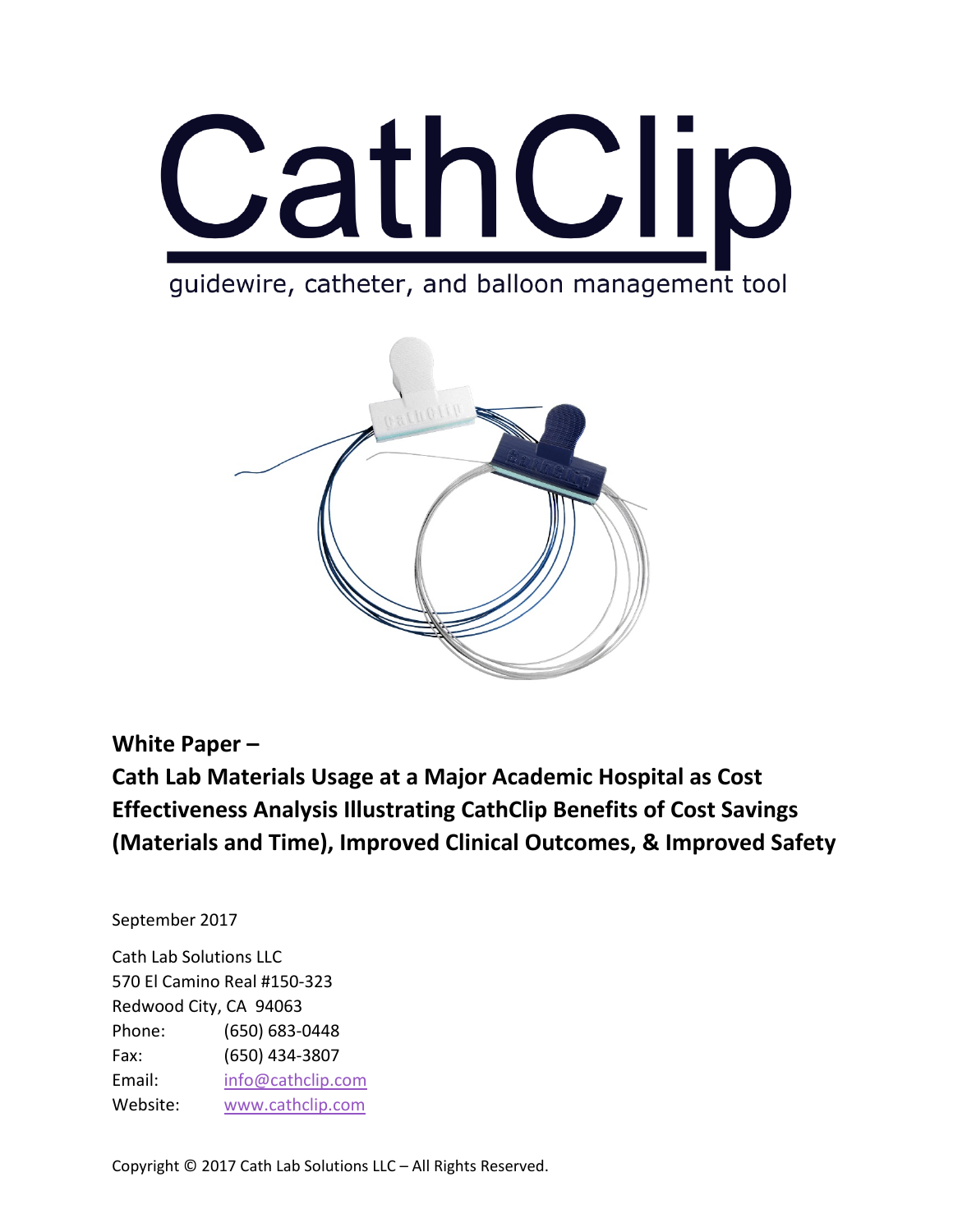

#### 1. Introduction

CathClip – the universal guidewire, catheter, and balloon management tool – saves costs (materials and time), improves clinical outcomes, and improves patient and worker safety by reducing the incidence of replacement guidewires, catheters, and balloons that must be used in procedures when guidewires, catheters, and balloons are damaged or contaminated due to mismanagement of those devices during a procedure.

Guidewires, catheters, and balloons are typically reused throughout entire procedures, with no need for replacement devices. However, if a device is damaged or contaminated (falls outside of the sterile field) during a procedure such that it can no longer function as needed, a replacement device must be used. The replacement device represents an additional cost which otherwise would not have been incurred.

## 2. Methodology

Data in the form of lists of the materials used in each Interventional Radiology case at a major academic hospital was collected for a period of two months (November and December 2014). Patient information was deidentified. The lists were sorted and replacement materials, including duplicates in each case, were noted. Pricing information was collected for all replacement materials from each replacement material's manufacturer.

For each procedure, there is a standard set of materials that is usually used. Therefore, the materials lists tell a story of what went on in each particular case. By examining the materials lists, it can be determined what type of procedure was being performed and conclusions can be drawn from the materials listed.

Because guidewires, catheters, and balloons are re-used during procedures, certain devices should not be repeated in a list, nor should there be any devices similar to those devices. Where such a device is repeated, or where there is a device listed that is similar to such a device, it can be deducted that the repeated or similar device was a replacement device that had to be used because the first such device used was damaged or contaminated.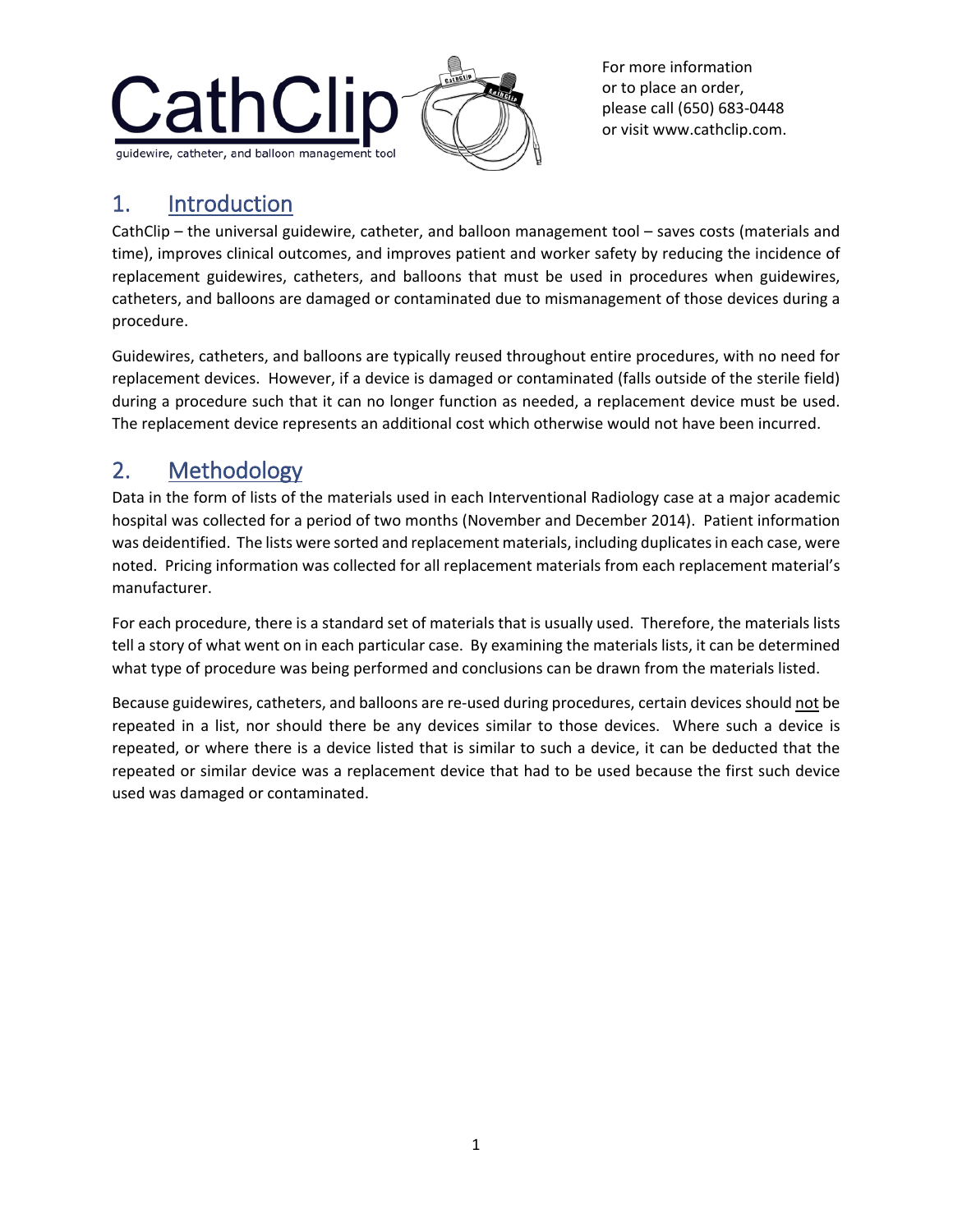

## 3. Summary of Data on Cath Lab Materials Usage

The data examined revealed that replacement devices were used in a substantial proportion of procedures, amounting to significant added costs.

CathClip protects guidewires, catheters, and balloons from damage by gently and securely holding any such device. This leads to a decrease in the number of replacement devices used, resulting in the following benefits when the total cost of replacement devices is considered:

- Decreased materials costs (lower facility costs),
- Decreased procedure time (lower facility costs),
- Decreased sedation time due to decreased procedure time (improved clinical outcomes),
- Procedure team can focus on patient care (improved clinical outcomes), and
- Decreased levels of unnecessary radiation (improved patient and worker safety).

### 4. Detail of Data on Cath Lab Materials Usage

#### 4.1. Replacement devices were used in a substantial proportion of procedures.

All 680 cases over the 2-month period observed were grouped into procedure type as follows:

| <b>Procedure Type Label</b> | <b>Label Description</b>                            |
|-----------------------------|-----------------------------------------------------|
| AG                          | Arterial Angiogram and Interventions                |
| v                           | Venous Interventions, including Arteriovenous       |
|                             | Fistula, Arteriovenous Graft, Dialysis Catheter     |
|                             | Placement, IVC Filter Placement or Removals, Venous |
|                             | Recanalizations, Pulmonary Embolism Thrombolysis,   |
|                             | Transjugular Liver Biopsies, and Gonadal Vein       |
|                             | Embolizations                                       |
| <b>UFE</b>                  | <b>Uterine Fibroid Embolizations</b>                |
| <b>TACE</b>                 | <b>Transarterial Chemoembolizations</b>             |
| <b>TIPS</b>                 | Transjugular Intrahepatic Portosystemic Shunts      |
| DRAIN                       | Nephrostomy, Biliary, and Abscess Drain             |
|                             | Interventions                                       |
| LINE                        | Mediport, Hickman, and Dialysis Catheter            |
|                             | Interventions                                       |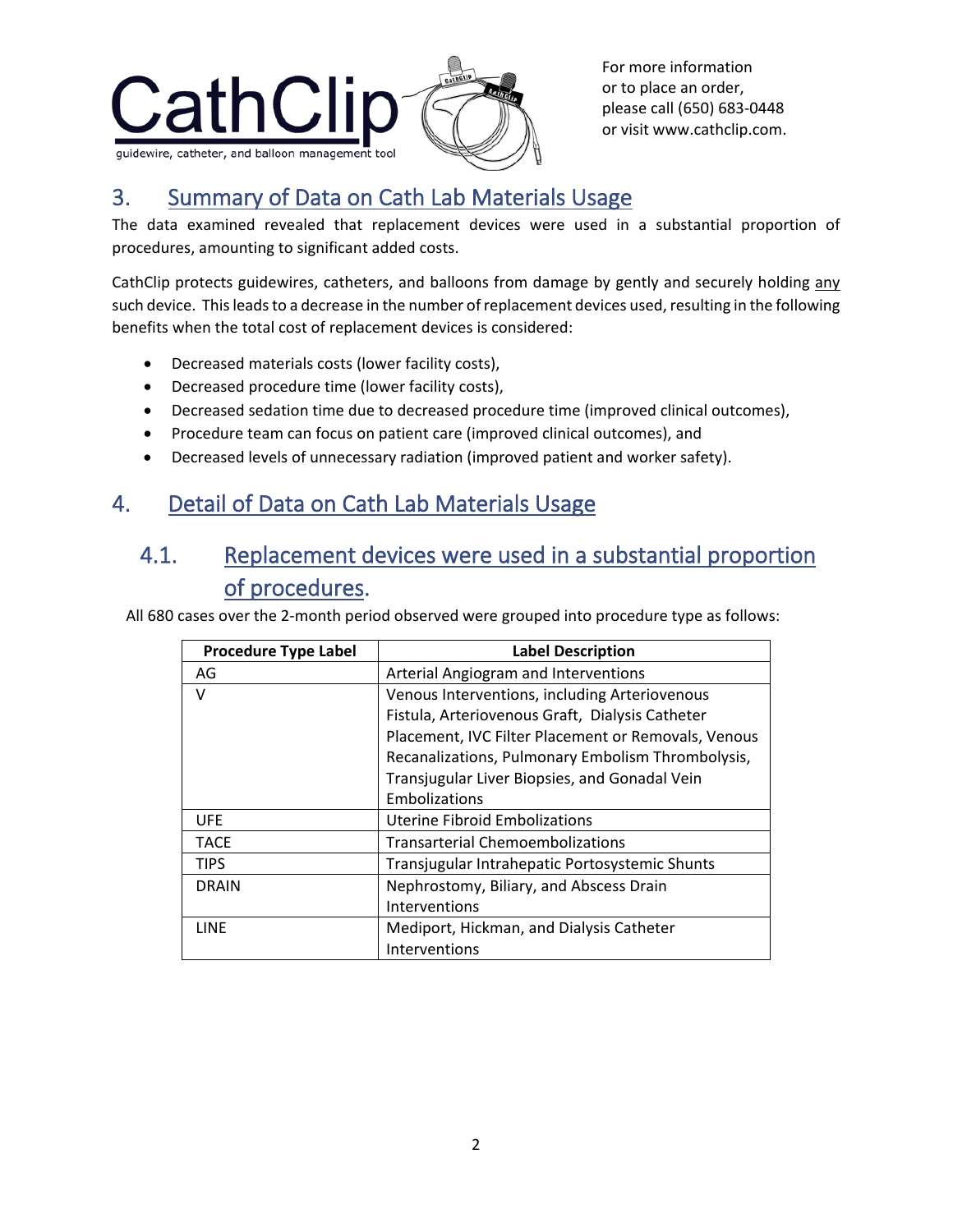

The graph below illustrates the proportion of procedures in which replacement devices were used.



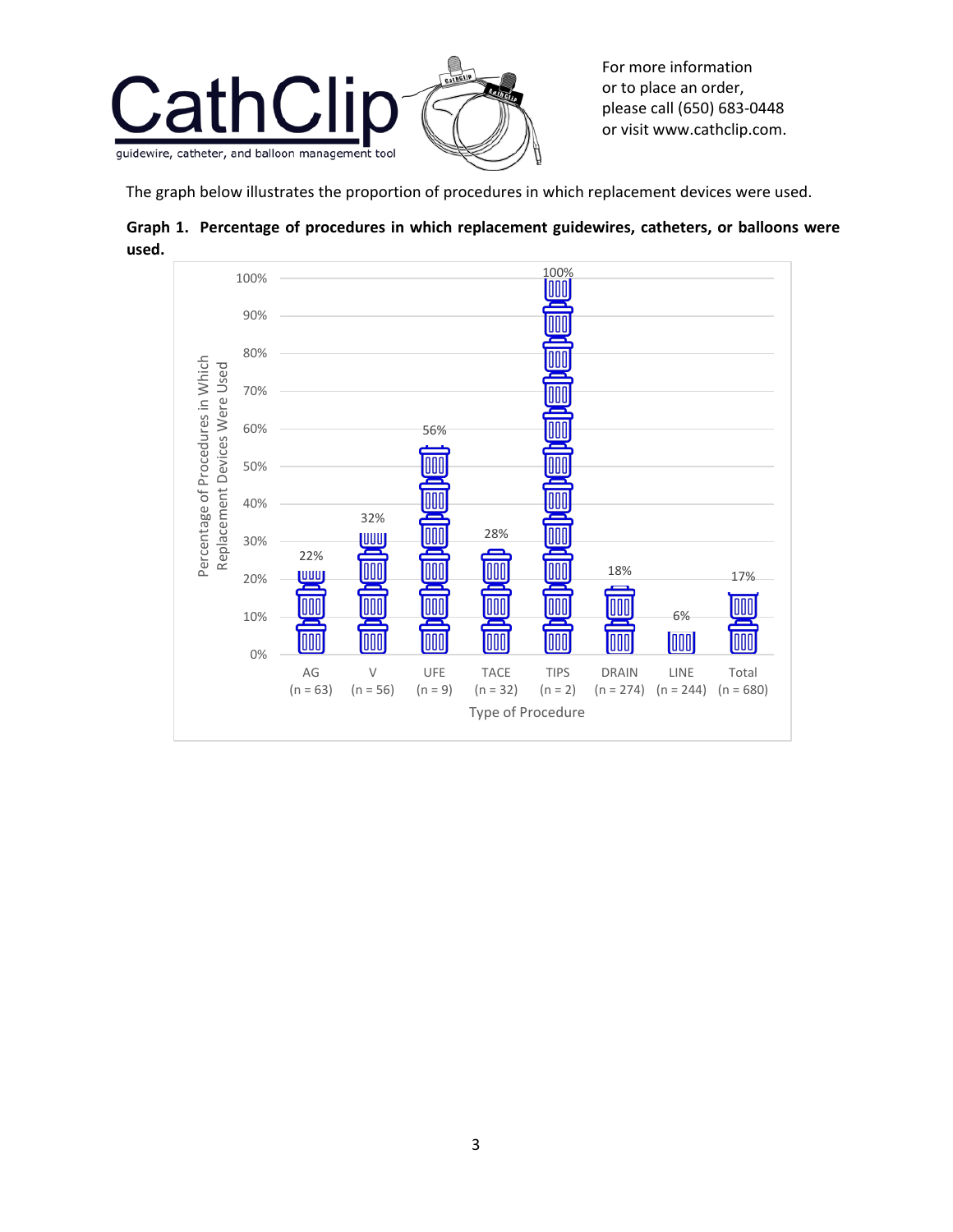

In 31% of those procedures in which replacement devices were used, more than one (multiple) replacement devices were used. This illustrates how the cost of replacement devices can add up quickly. This may reflect that not only complex cases, such as TIPS, but also routine cases, such as UFE, may lead to multiple replacement devices when using make-shift guidewire, catheter, and balloon management techniques, rather than CathClip, thereby increasing costs and procedure duration.





### 4.2. The materials cost of replacement devices is significant.

The cost of replacement devices observed was significant, although the data analyzed was only for Interventional Radiology procedures, within a single institution. Overall, 170 replacement guidewires, catheters, and balloons were used over the course of the 2-month period observed. These extra replacement devices ranged in price from \$28.05 to \$2,600.00. The replacement devices used over the course of the 2-month period observed totaled over \$32,000. Over the course of a year, the projected extra cost of replacement devices is over \$196,000. The extra cost per case, in the cost of replacement devices alone, is over \$51. There are additional costs in increased procedure time as well.

It is important to note that these replacement devices were recorded in procedures only in Interventional Radiology, within a single institution. CathClip is appropriate for use in 9 specialties: Cardiothoracic Surgery, Gastroenterology, Interventional Cardiology, Interventional Nephrology, Interventional Neuroradiology, Interventional Pulmonology, Interventional Radiology, Urology, and Vascular Surgery.

If all 9 specialties are equally busy and if the rate of replacement devices holds across all specialties, the projected extra cost of replacement devices observed throughout the entire institution over the course of the year is over \$1.75 million.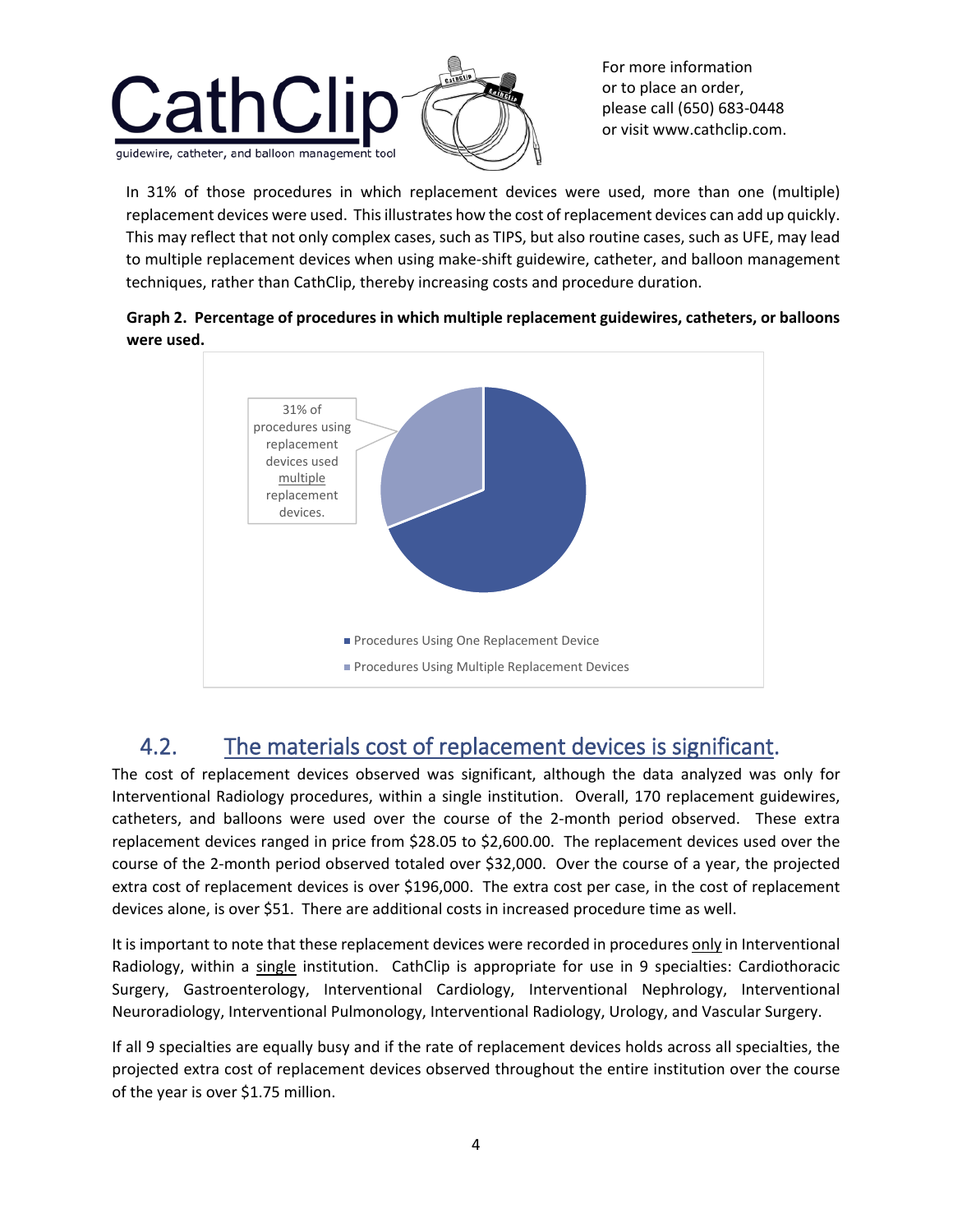



# 4.3. The total cost of replacement devices includes the time and effort it takes to retrieve and prepare replacement devices for use (increased costs and negative clinical outcomes).

Each replacement device used also represents an increase in procedure time and a source of distraction during the procedure, in addition to an increase in materials costs.

When a replacement device must be used, time must be taken during the procedure to prepare that new device for use. Of note, many replacement devices are not close at hand within the procedure room – they must be retrieved from the storage area outside of the procedure room by a member of the procedure team. Additionally, the replacement device must be removed from its packaging and prepped for use.